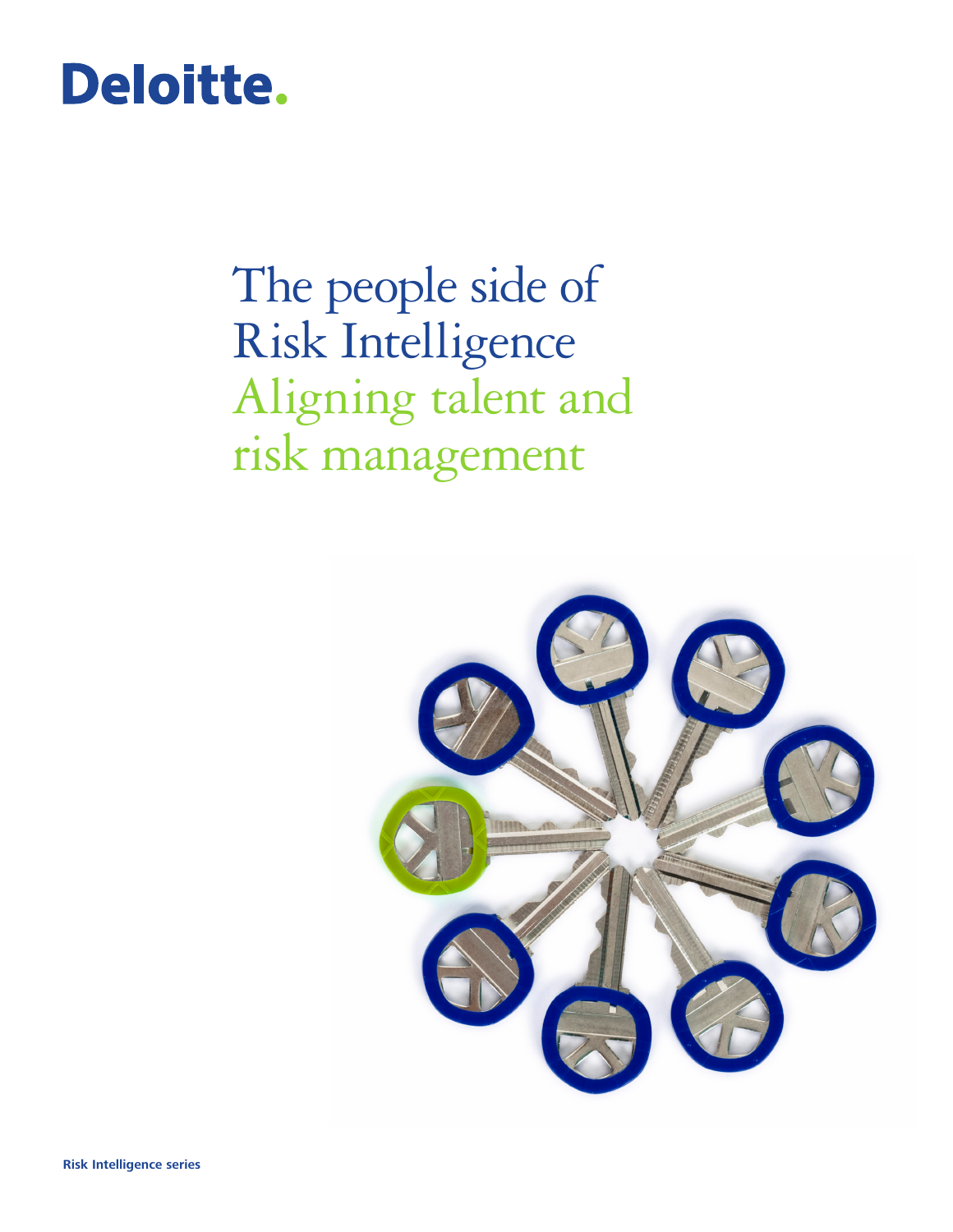# **Contents**

| Preface |
|---------|
|         |
|         |

- 
- 
- 
- 
- 
- 
-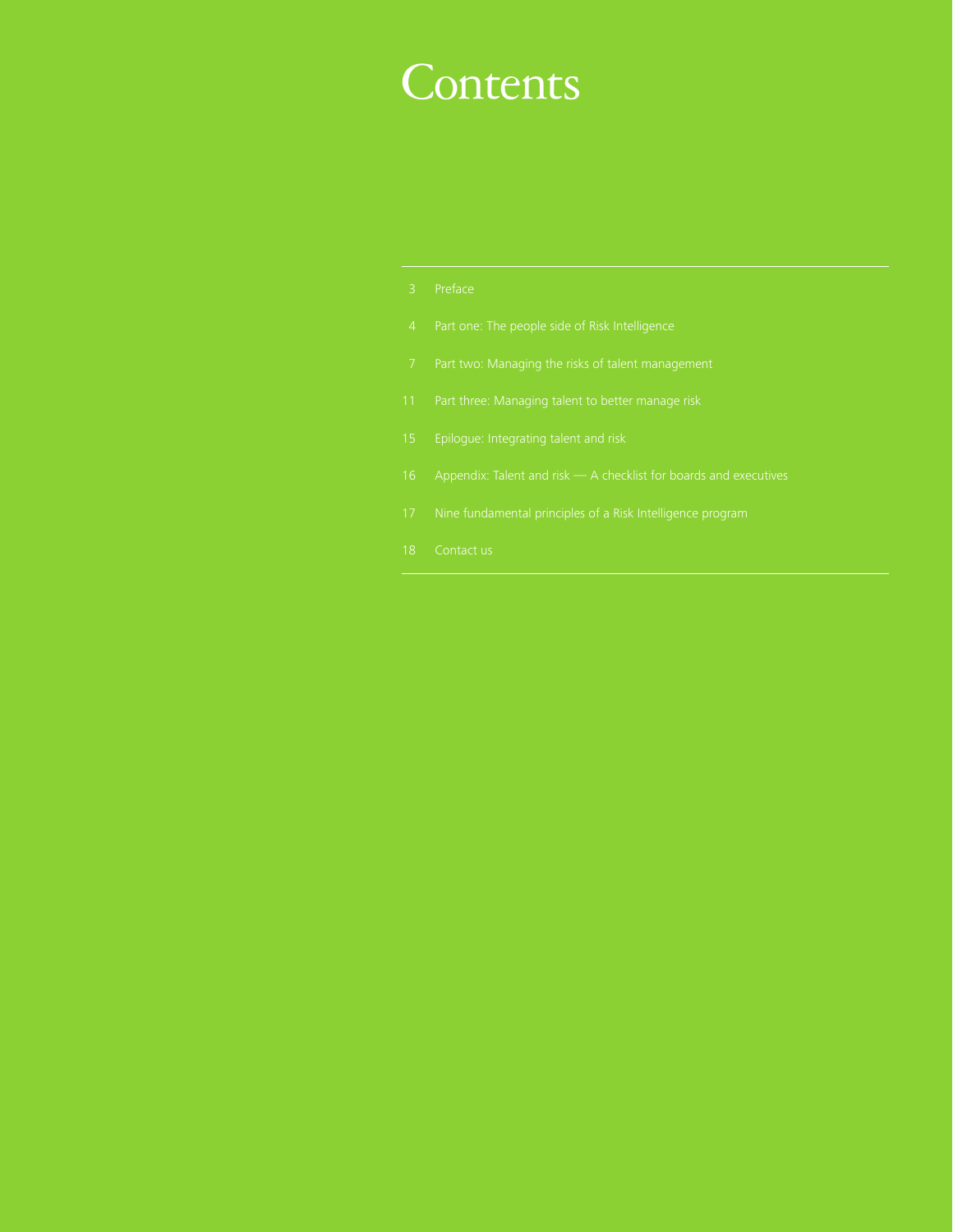# Preface

This publication is part of Deloitte's series on Risk Intelligence — a risk management philosophy that focuses not solely on risk avoidance and mitigation, but also on risk-taking as a means to value creation. The concepts and viewpoints presented here build upon and complement other publications in the series that span roles, industries, and business issues. To access all the white papers in the Risk Intelligence series, visit: www.deloitte.com/risk.

Open communication is a key characteristic of the Risk Intelligent Enterprise™. We encourage you to share this white paper with your colleagues — executives, board members, and key managers at your company. The issues outlined herein will serve as useful points to consider and discuss in the continuing effort to increase your company's Risk Intelligence.

As used in this document, Deloitte means Deloitte & Touche LLP, a subsidiary of Deloitte LLP. Please see www.deloitte.com/us/about for a detailed description of the legal structure of Deloitte LLP and its subsidiaries. Certain services may not be available to attest clients under the rules and regulations of public accounting.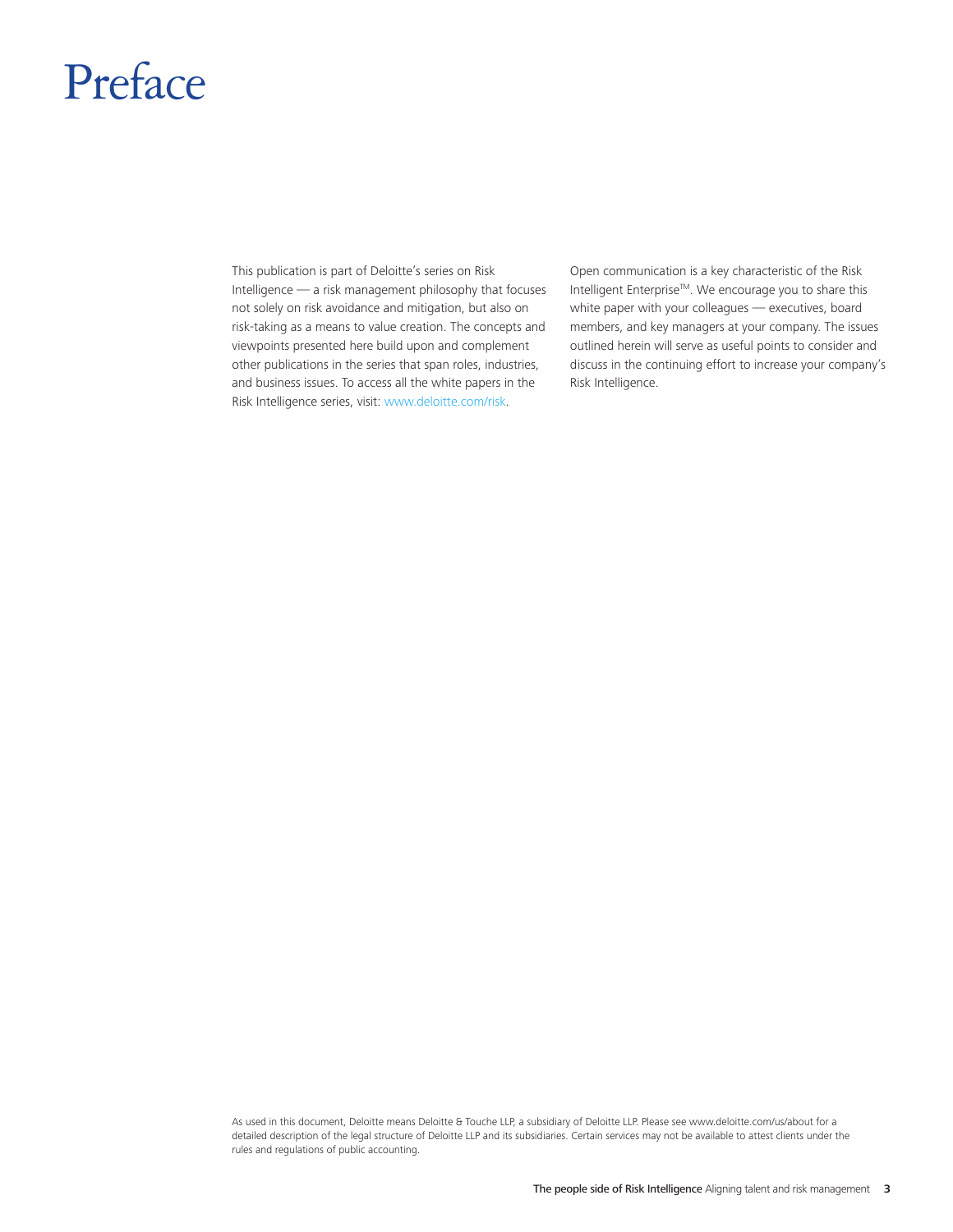# Part one: The people side of Risk Intelligence

#### **The intersection of talent and risk**

Risk. Talent. In today's volatile, fast-paced, skills-strapped economy, each of these issues has earned a permanent slot on board and executive agendas. What's less often recognized is that talent and risk, in many ways, are not separate issues at all, but intimately connected in ways that can profoundly influence an organization's ability to create and protect enterprise value. Imagine what would happen if your business had to face the following situations:

- You've finally found the perfect new CEO: experienced, dynamic, and committed to the business for the long term. Then, suddenly, they unexpectedly die. How can you find a suitable replacement at a moment's notice, and under very public circumstances?
- Your business urgently needs to shore up its financials, and quickly. What can you do to motivate your executives and managers to go all out without driving them to misreport results in a desperate bid to make their targets?
- The long-feared flu pandemic has struck. How do you control its spread among your employees, and how will you run your business and serve your customers, if need be, with a fraction of your normal labor force?

Are these and similar concerns talent management issues, or are they risk management issues? Clearly, they're both — and leaders need to treat them that way.

Key characteristics of an organization that is truly Risk Intelligent will include a multifaceted consideration of talent built into its overall enterprise risk management program, a healthy appreciation of risk incorporated into its total talent management efforts, and an understanding that many significant enterprise risks have their roots in areas that have traditionally been considered talent's exclusive domain. Led by the board and senior executives, such a Risk Intelligent Enterprise is one where boards, executives, and staff:

- Understand the many complex ways in which talent and risk interact — and the impact on the organization's ability to pursue and achieve its strategic goals
- Appreciate and address the risks that arise from an organization's talent — and deploy the appropriate talent needed to effectively manage risk

• Expect the talent and risk management groups to work with each other and with stakeholders throughout the enterprise to effectively manage issues related to talent and risk

In a world where both risk and talent play such a large part in creating enterprise value, no Risk Intelligence program is complete until leaders understand and appropriately address the challenges and opportunities at the intersection of these two domains.

#### **Two sides of the same coin**

Almost all companies today maintain a dedicated team of professionals to manage talent. Many also employ at least some full-time professionals to manage risk. But we know very few companies that systematically encourage their talent managers and their risk managers to work with each other in collaborative pursuit of the organization's broader goals. And that's a problem, because an inclusive view of the connections between talent and risk can yield insights that can drive competitive advantage in both areas.

Consider talent management professionals' typical view of their job. Their stated responsibility is to find, keep, and motivate the talent the company needs to run the business — not, on the face of it, to manage risk. Yet that's just what they must do if they are to manage talent effectively. In a sense, talent management's entire core mission is to reduce the risk of not having the right talent to as near zero as possible. In addition, there's the perennial need to address the spectrum of risks inherent in any employer-employee relationship: poor performance, fraud, and employee health and safety, just to name a few. All of these issues need to be considered to manage talent effectively, and not even the most conscientious talent managers can do it alone.

Risk managers, for their part, come at their job from a completely different angle. Their stated responsibility is to help align risk exposures with organization strategy — not, on the face of it, to manage talent. Yet that's just what they need to do if they are to manage risk effectively. For one thing, certain risk management responsibilities need highly skilled, specialized professionals to carry them out professionals who seem to be getting harder to find and to keep. Furthermore, a great deal of organization risk has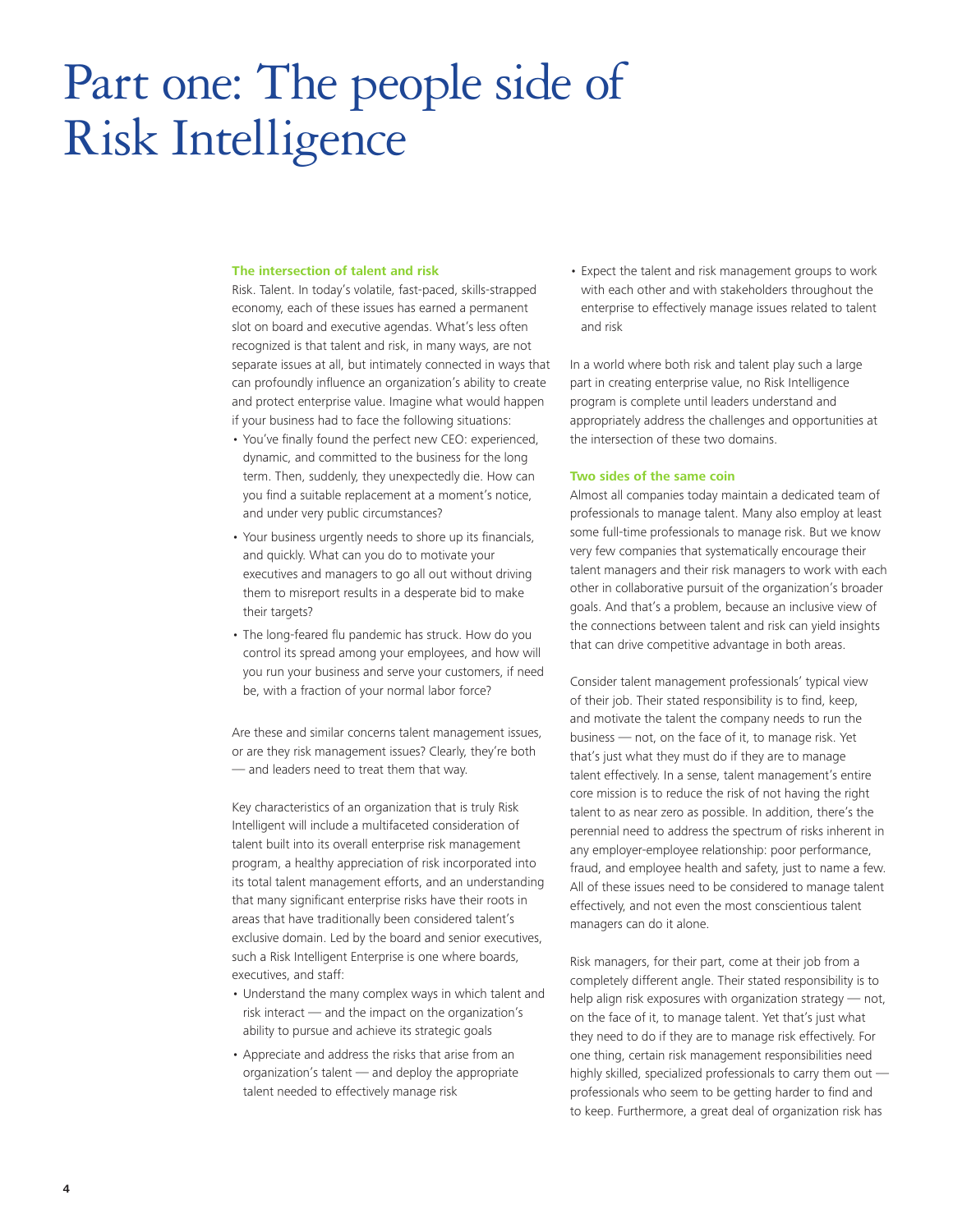its roots in factors related to people: how they think, what they do, the principles they hold, the norms they follow. All of these issues need to be considered to manage risk effectively, and not even the most capable risk managers can do it alone.

It's up to boards and the senior management team to help the organization bring both the risk and the talent perspectives together into a cohesive whole. One way to begin would be to establish an ongoing dialogue between your talent and risk people. Sit them down with each other to discuss the ways in which talent and risk affect each other. Have them identify potential concerns that warrant a closer look. Ask them what should be done about each. And connect them with other groups in the organization — functional and business-unit stakeholders — that must contribute to any solution.

Risk touches virtually every aspect of talent management, and talent touches virtually every aspect of risk management. The typical enterprise often misses the connection between the two. A Risk Intelligent Enterprise integrates both perspectives to manage their combined impact in a way that effectively drives enterprise value.

## **Aligning talent throughout the Risk Intelligent Enterprise**

We believe that the concept of the Risk Intelligent Enterprise™ has much to offer leaders as they strive to appropriately integrate their organizations' talent and risk management efforts. According to the Risk Intelligent Enterprise framework (Figure 1), effective risk management depends on three key components:

- Risk *governance*, including strategic decision making and risk oversight, led by the board of directors
- Risk *infrastructure and management,* including designing, implementing, and maintaining an effective risk program, led by executive management
- Risk *ownership,* including identifying, measuring, monitoring, and reporting on specific risks, led by the business units and functions



### Figure 1. The Risk Intelligent Enterprise framework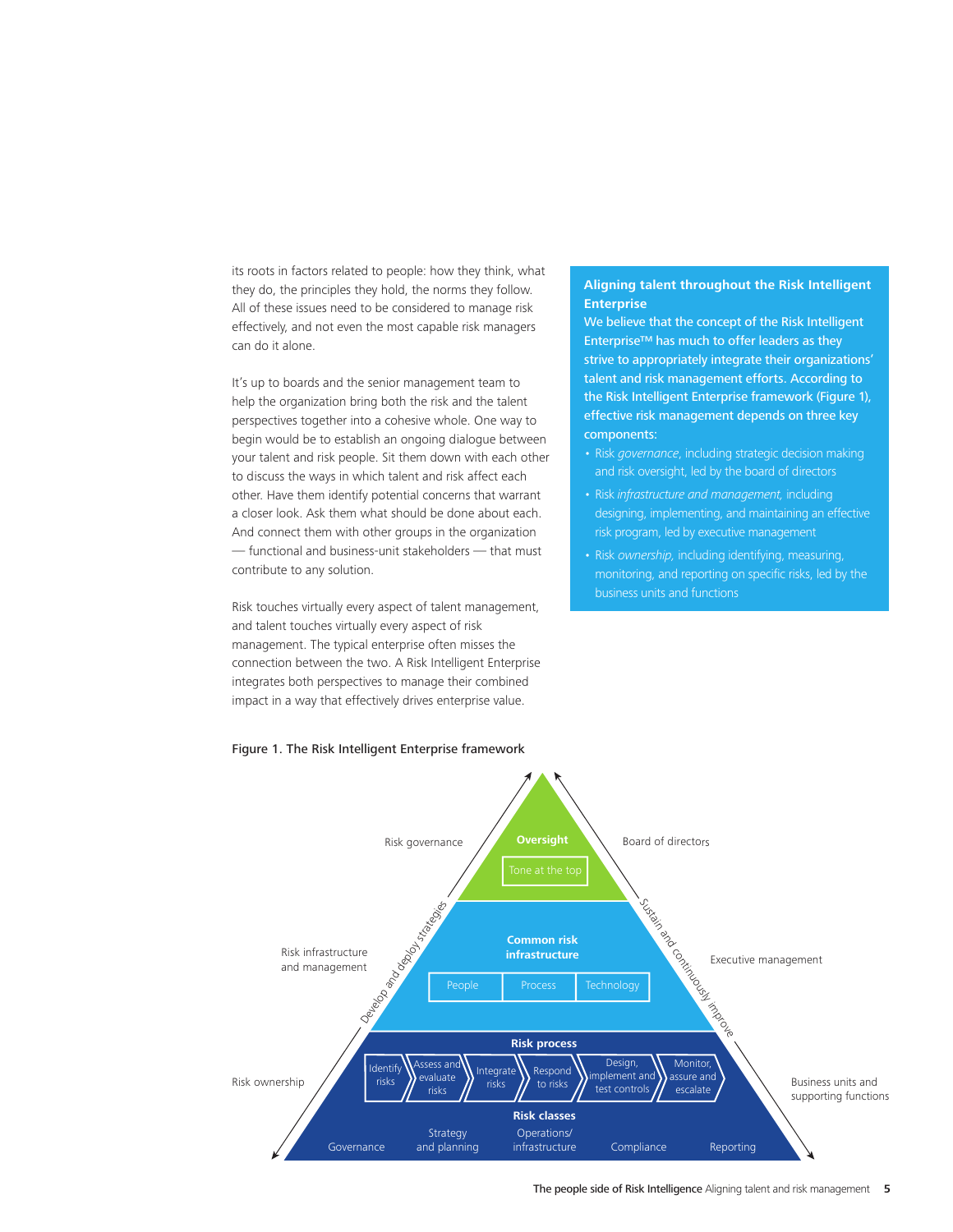Effective risk ownership depends on everyone understanding what their risk-related responsibilities are, knowing how to carry them out, and having recourse to appropriate guidance if and when the "standard" risk management processes break down.

The board of directors, at the risk governance level, drives the integration of talent and risk management down through the infrastructure/management and ownership layers across the entire organization. As those responsible for oversight and strategic guidance, the board sets the stage for how an organization treats talent and risk in its entire sphere of activity:

- The board chooses the organization's top executives, determines how to pay them, and specifies what they need to accomplish to meet shareholders' expectations — all decisions that have profound consequences for risk.
- The board is the ultimate wellspring of an enterprise's cultural and ethical climate. It approves the company's formal code of conduct. It also holds executives to certain standards and expects them to push out those standards to the entire organization.
- By their own character and actions, board members set the example that, for good or for ill, the rest of the enterprise usually follows.

A Risk Intelligent board maintains diligent oversight of the enterprise's treatment of talent and risk, both as distinct entities and in relation to each other. It may designate a particular senior executive, perhaps the Chief Risk Officer or Chief Talent Officer, as its liaison with the C-Suite on talent and risk issues; it may hold periodic "deep dives" with key senior executives on the subject. The board should also review people and talent issues as part of the strategic planning process, expecting management to address talent factors in their business and risk plans as thoroughly as they address issues around any other critical resource.

Executive management, at the risk infrastructure level, is responsible for creating and maintaining the operational "machinery" through which the organization manages

both risk and talent. Executives direct the creation and oversee the deployment of risk and talent management processes. They deploy effective technology to support all of the organization's risk and talent management activities. And they put the right talent in place to run the technology and carry out the processes, helping the organization choose appropriately skilled people and training them to effectively fulfill their roles.

Finally, the risk ownership level includes everyone in the organization, across all functions and business units. Many organizations believe risk management is handled by specific functions, such as compliance and internal audit. But risk ownership doesn't end — or even start with them. Virtually everyone, from the CEO down to the newest temporary employee, is likely to have *some* kind of risk ownership responsibility, whether it's carrying out an internal control, documenting information needed for risk management, or simply locking the office door at night.

Effective risk ownership depends on everyone understanding what their risk-related responsibilities are, knowing how to carry them out, and having recourse to appropriate guidance if and when the "standard" risk management processes break down. The challenge of educating employees about their individual responsibilities, in a way that is focused and relevant to each person's specific role, can be enormous — but it's one that an enterprise must overcome to behave as a truly Risk Intelligent Enterprise, day after day, and under the near-infinite range of possibilities that may arise in today's environment.

It is incumbent on boards and executives to understand their roles in driving a Risk Intelligent approach to talent throughout the enterprise and to bring a broad strategic perspective to addressing the risk and talent issues that can affect the pursuit of value.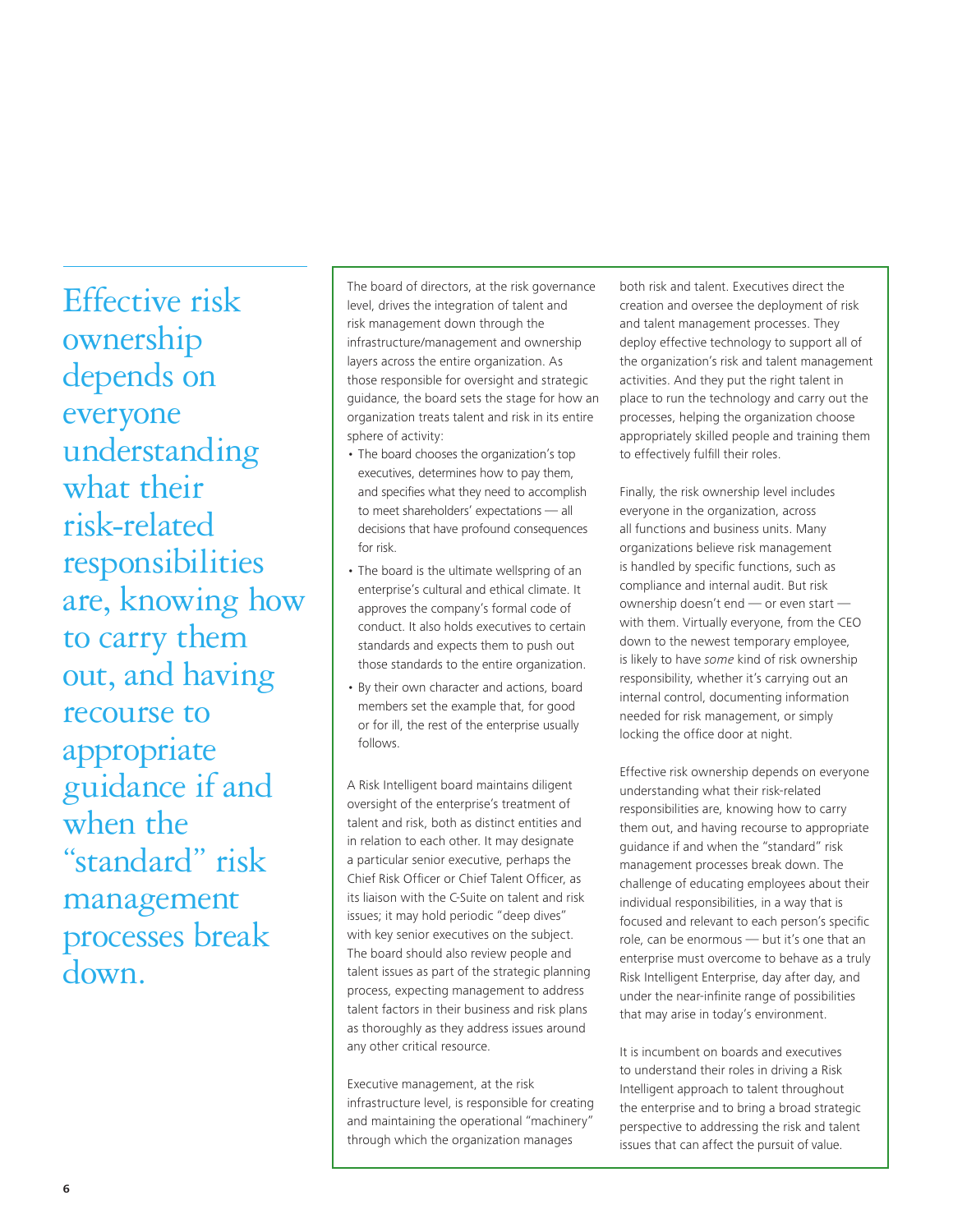# Part two: Managing the risks of talent management

## **Succession planning and critical talent needs** Who's minding the store?

Having enough of the right people to operate effectively is a fundamental business need that no organization can afford to ignore. The size, scope, and intricacy of this challenge, especially in recent years, have transformed the field of talent management from a little-known adjunct of human resources (HR) to a sophisticated discipline in its own right.

We think that viewing the issue through the lens of Risk Intelligence can offer valuable additional insights on this all-important matter. Risk Intelligent leaders take the time to think through what talent risks could arise at all levels of the enterprise, from the board to executive management to risk owners throughout the organization.

Among boards, one of the unfortunate lapses we see is the lack of contingency plans for the sudden loss of the CEO or another key executive. The usual assumption of a gradual, orderly transition doesn't always hold in real life; a Risk Intelligent board will always have a Plan B (and possibly Plans C, D, or more) in case something goes wrong.

Executives, for their part, are responsible for mustering the right talent to run the business on an enterprisewide scale. A focus on the future as well as the present is essential, as is a healthy appreciation of the ways that planned and unplanned changes in the business and in the environment can affect the organization's talent requirements. We encourage executives to take advantage of the sophisticated workforce planning and optimization techniques available today to align the workforce with current and projected business needs. The use of workforce analytics (see sidebar at right, "Analyze this") can bring data-driven rigor and insights to what might otherwise seem to be a speculative exercise.

At the level of the individual employee, managers in all roles need to think carefully about the risks involved in hiring and supervising people. Keep in mind that an employee brings more than their knowledge, skills, and abilities to an organization; they also represent a unique combination of personality, character, and motivational traits that should be considered on an equal basis when making a hiring decision (see sidebar, "The complete talent equation," page 10).

We encourage leaders to consider building talent into the organization's enterprise risk management program as a key risk area. Compared with leaders who see talent strictly as an HR department issue, boards and executives who explicitly embed talent into their risk management processes tend, in our experience, to make more thoughtful, more proactive, and hence more effective investments in talent. Why? Because they understand that achieving the desired results hinges as much on an organization's talent as on anything else — and they know that getting the right talent isn't a simple, mechanical exercise that just "happens."

### **Analyze this**

A growing number of companies are embracing workforce analytics as a powerful talent management tool. Workforce analytics applies advanced statistical techniques to workforce and demographic data to help uncover and alert leaders to possible talent challenges (such as a high likelihood of voluntary turnover) with respect to both key individuals and the workforce in general. As such, this technique can be an invaluable aid to both workforce planning and talent management.

Beyond its role in talent management, however, workforce analytics can offer insights into employeerelated risk in *any* area, provided that risk correlates at least somewhat with employees' demographic, personal, and workplace information. The same statistical tools that can tell leaders that employees with longer commutes are the most likely to leave the company, for example, can also reveal which employee populations tend to be more susceptible to risk events such as absenteeism, accidents, or fraud. Leaders can then use this information to focus their resources on programs and workforce populations where their efforts can have the greatest impact on these events; in fact, the emerging subdiscipline of safety analytics concerns itself specifically with applying workforce analytics to employee health and safety issues.

We have seen few companies that have even begun to tap the potential of using workforce analytics to identify leading indicators of employee-related risk. Until the practice becomes widespread, using workforce analytics can be one of an organization's most distinctive sources of competitive advantage.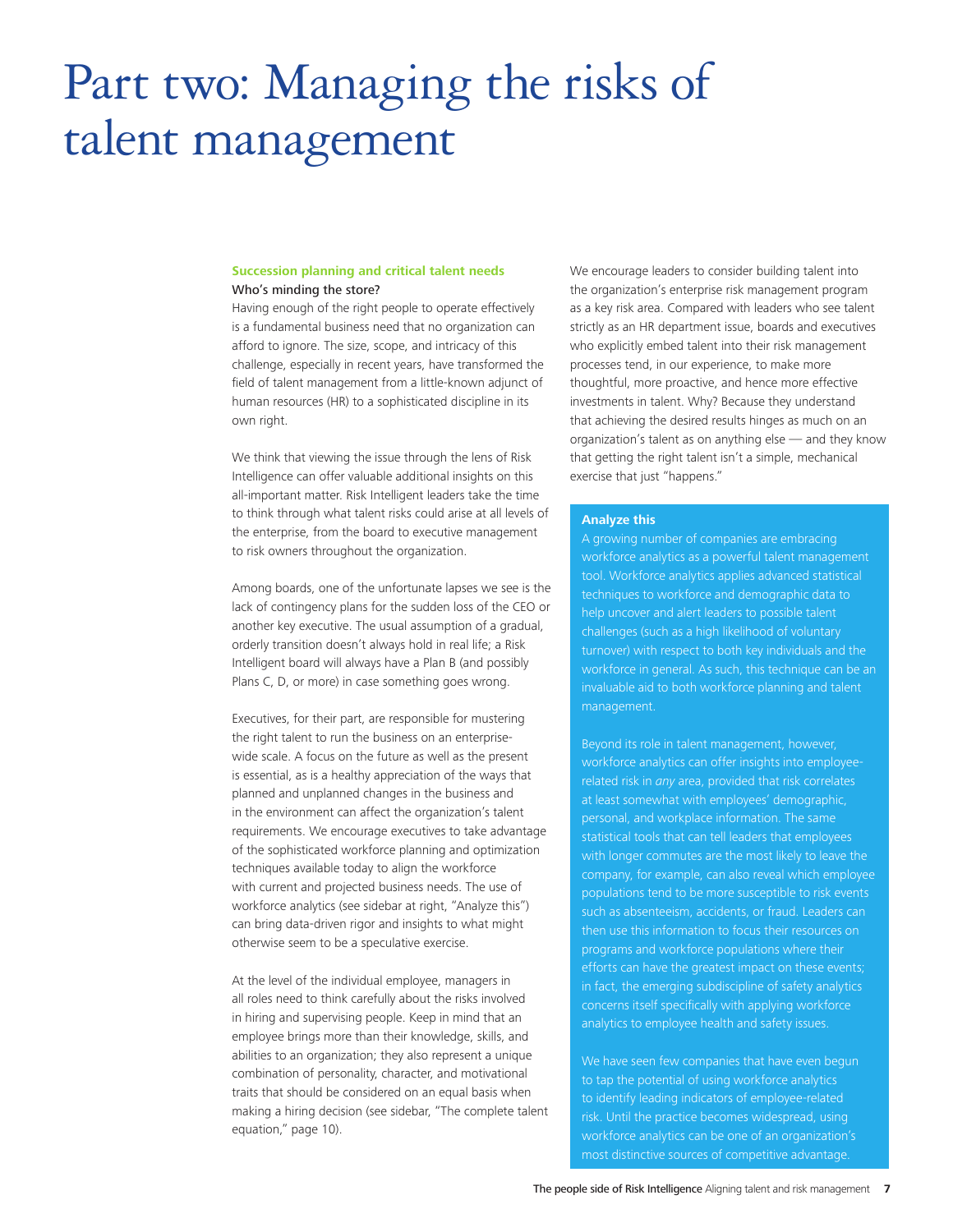## **Rewards, compensation, and incentives** Risk Intelligent rewards

Incentive plans are intended to shape employee behavior and can be extremely powerful motivators. That's why it's wise to think very carefully about exactly what it is you're really paying your people to do.

You may think you're paying your salespeople to boost market share. Actually, you may be encouraging them to offer new clients deep discounts, which can eat into profits even though they increase volume.

You may think you're paying your division heads to improve operating efficiency by controlling costs and increasing margins. Instead, you may be motivating them to cut R&D and other investments for the future to achieve short-term results at the expense of long-term growth.

You may think you're paying your top executives to drive global expansion. In reality, you may be rewarding them for making dilutive acquisitions, investing in unstable political regimes, or taking other actions that put the organization at unacceptable risk.

Unintended consequences like these can often seem obvious in hindsight. To be effective in using rewards to support Risk Intelligence, however, leaders need to identify the potential for such issues ahead of time and design compensation, incentive, and engagement programs that keep the risk of undesirable outcomes to a manageable level.

Of course, you can't expect, or even try, to eliminate all risk created by incentive plans — otherwise, your incentives will probably fail to spur the behavior needed to help achieve your corporate goals. But you'd be remiss if you didn't at least consider what risks may arise and what the possible consequences might be. Once you have a firm grasp of the risks, you can make an informed decision whether or not they're worth the potential payoff and, if they are, develop proper countermeasures to control them.<sup>1</sup>

Risk Intelligence should play into the design of non-monetary rewards as well. Take something as seemingly far afield from risk as advancement and career paths, for example. It's well known that the prospect of advancement powerfully motivates many people. What will those people do if your organization doesn't offer them enough legitimate ways to rise? Will they seek illegitimate ways to rise instead — ways that may involve anything from sniping and backstabbing to outright legal misconduct? Or will they simply walk out the door, perhaps to offer their talents, not to mention your investment in their training and development, to a competitor?

What distinguishes the Risk Intelligent Enterprise is that leaders recognize that risk needs to inform rewards for everyone — from the senior levels of executive management to the call center and the shop floor. Every employee plays a part in managing risk. So should every employee's rewards.

## **Ethics**

### Expect ethics

An ethical workforce can be one of a Risk Intelligent Enterprise's most valuable assets. Consider that the average U.S. business loses an estimated 7% of its revenue to occupational fraud and abuse each year — and that more cases of employee misconduct come to light through reports by other employees than in any other way.2 Moreover, surveys suggest that companies with a good reputation for ethical conduct are better able to attract key talent.<sup>3</sup>

With that much value at stake, boards and executives can't allow ethics to remain a strictly private matter between an employee and their conscience. They also need to actively promote ethics by articulating the organization's core values, communicating them throughout the enterprise, applying them in day-to-day practice, and creating corporate policies and practices that work with, not against, the principles of ethical behavior.

<sup>1</sup> On December 16, 2009, the U.S. Securities and Exchange Commission finalized amended proxy rules that require all public companies to disclose the extent to which compensation policies are likely to create risk that is material to the company.

<sup>2</sup> Association of Certified Fraud Examiners, "2008 report to the nation on occupational fraud and abuse," 2008. Available online at http://www.bentley.edu/cbe/documents/2008\_report\_to\_the\_nation\_ on\_occupational\_fraud-abuse.pdf.

<sup>3</sup> David B. Montgomery and Catherine A. Ramus, "Calibrating MBA Job Preferences," working paper, 2008, cited in Stanford GSB News, "Challenging work and corporate responsibility will lure MBA grads," June 2008. Available online at http://www.gsb.stanford.edu/news/ research/montgomery\_mba.html.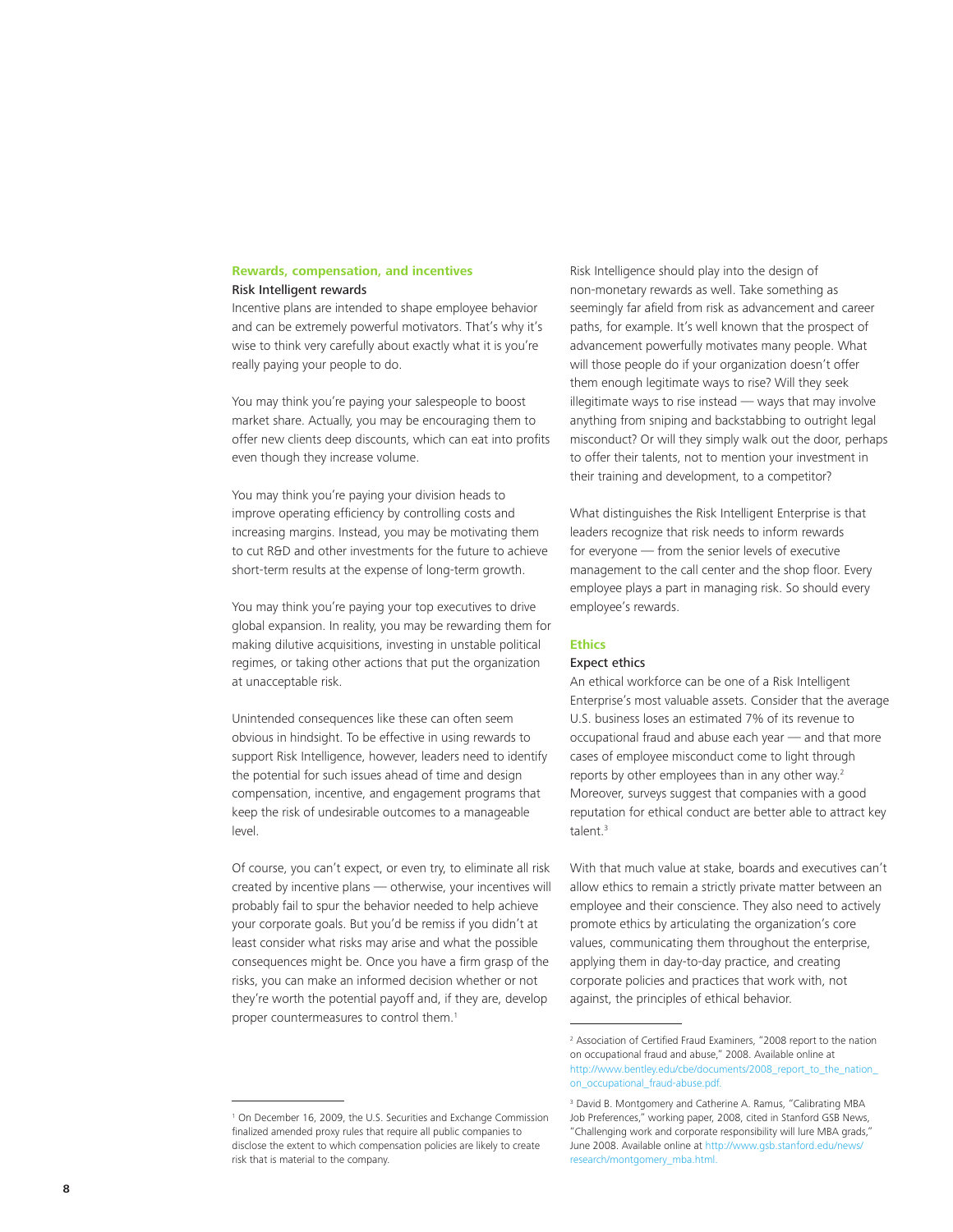A good place for boards and executives to start is by developing a formal code of conduct that states the basic ethical principles by which everyone in the organization  $-$  including and especially the leaders themselves  $$ is expected to abide. The code of conduct should be straightforward, easy to assimilate, and easy to remember. The goal is to give employees a clear snapshot of the organization's core ethical attitudes, not to produce a detailed list of do's and don'ts.

More than simply establishing a code of conduct, board members and senior executives also need to embody its principles in all of their dealings with internal and external stakeholders. It's important to invoke the organization's ethical values as appropriate when making business decisions. An organization's stance on social and environmental responsibility, for example, might influence business decisions around everything from sourcing to packaging to international investment practices.

Also key is a healthy appreciation of the extent to which ethics depend on other aspects of the corporate environment. When push comes to shove, for instance, high-minded ethical principles rarely stand a chance against compensation schemes that encourage a "results at any cost" attitude or managers who set unrealistically ambitious targets. The words and actions of employees' immediate supervisors have an especially important impact on employees' own behavior; boards and executives need to monitor the "tone in the middle" so that managers all along the chain of command know to "walk the talk" of ethics. It's also vital to build ethics, fairness, and integrity into the overall talent management framework, designing programs such as performance management, career planning, and compensation and rewards in such a way as to support ethical behavior.

Cultural differences are another factor to consider when communicating expectations about ethics across a global organization. An ethical principle such as "fairness" or "respect for diversity" may be interpreted very differently in different cultural contexts. One way to help guide employees toward the "approved" interpretation can be to push out communications through leaders who belong to the local culture but who have also spent time in the headquarters country — individuals whose knowledge of both cultures can help them bridge any differences in understandings that may inadvertently arise.

Finally, ethical principles work best when individual people within the enterprise adopt them as their own and feel safe in expressing them through their day-to-day conduct. Here, too, leadership must play a central role in encouraging people to subscribe to organizational values. An important step is to set up channels for raising ethical concerns to the appropriate levels, as well as to create safeguards that protect people from retaliation against those who raise ethical issues in good faith. To the extent people feel that the organization has their back in matters related to ethics, they will be more likely to not only behave ethically themselves, but to encourage their colleagues to do the same — and help the organization take appropriate measures when they don't.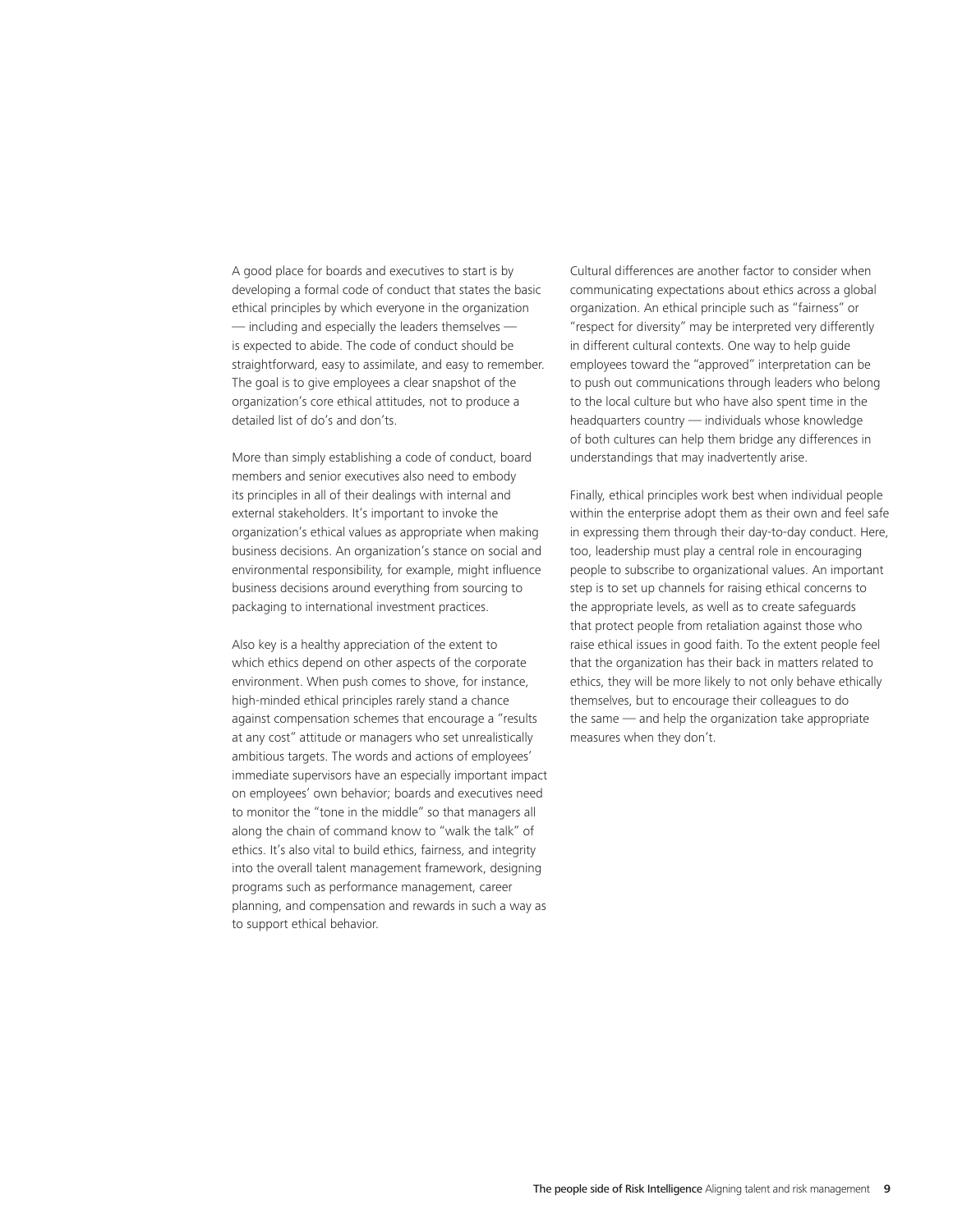#### **The complete talent equation**

To hear most people tell it, talent management is all about putting people with the right knowledge, skills, and abilities (KSAs) in the right roles to create enterprise value. They're right — as far as it goes. But a single-minded focus on KSAs, in our view, is far from enough.

To be truly Risk Intelligent about finding the "right" person for a job, an organization needs to match its emphasis on KSAs with an equally explicit emphasis on *character* and on *motivation* — factors that, much more than KSAs alone, help determine how a person will behave.

Character refers to the deeply held attitudes and beliefs that make it feel *natural* for an individual to act in certain ways. How does the character of key individuals affect what the enterprise does as a whole? How can an organization guard against risks posed by failures of character, both among leaders and among the rank and file? How can the organization seek to avoid hiring people of unsound character (the proverbial "bad apples") in the first place? And how can it cultivate and capitalize on the sound character of the ethical majority to drive appropriate behavior throughout the enterprise?

Motivation refers to the rewards and, when needed, the punishments that drive people to *want* to act in certain ways. What, given employees' personal values and the organization's rewards structures, are key individuals and groups being encouraged to do? Do these actions further the organization's interests, or is the enterprise unwittingly fueling undesirable behavior? How can the organization buttress monetary and other material compensation with intangible rewards that further encourage people to do the right thing?

All three elements — KSAs, character, and motivation — depend both on what an employee originally brings to the table and on the way an organization crafts its expectations, incentives, and culture to shape the employee's outlook and behavior. So take the broad view of what it means to have the "right" person for the job. After all, an employee's "total talent package" includes not just what he or she can do, but what he or she is willing and eager to do in any given situation … and whether that's consistent with what the enterprise needs.

The words and actions of employees' immediate supervisors have an especially important impact on employees' own behavior; boards and executives need to monitor the "tone in the middle" so that managers all along the chain of command know to "walk the talk" of ethics.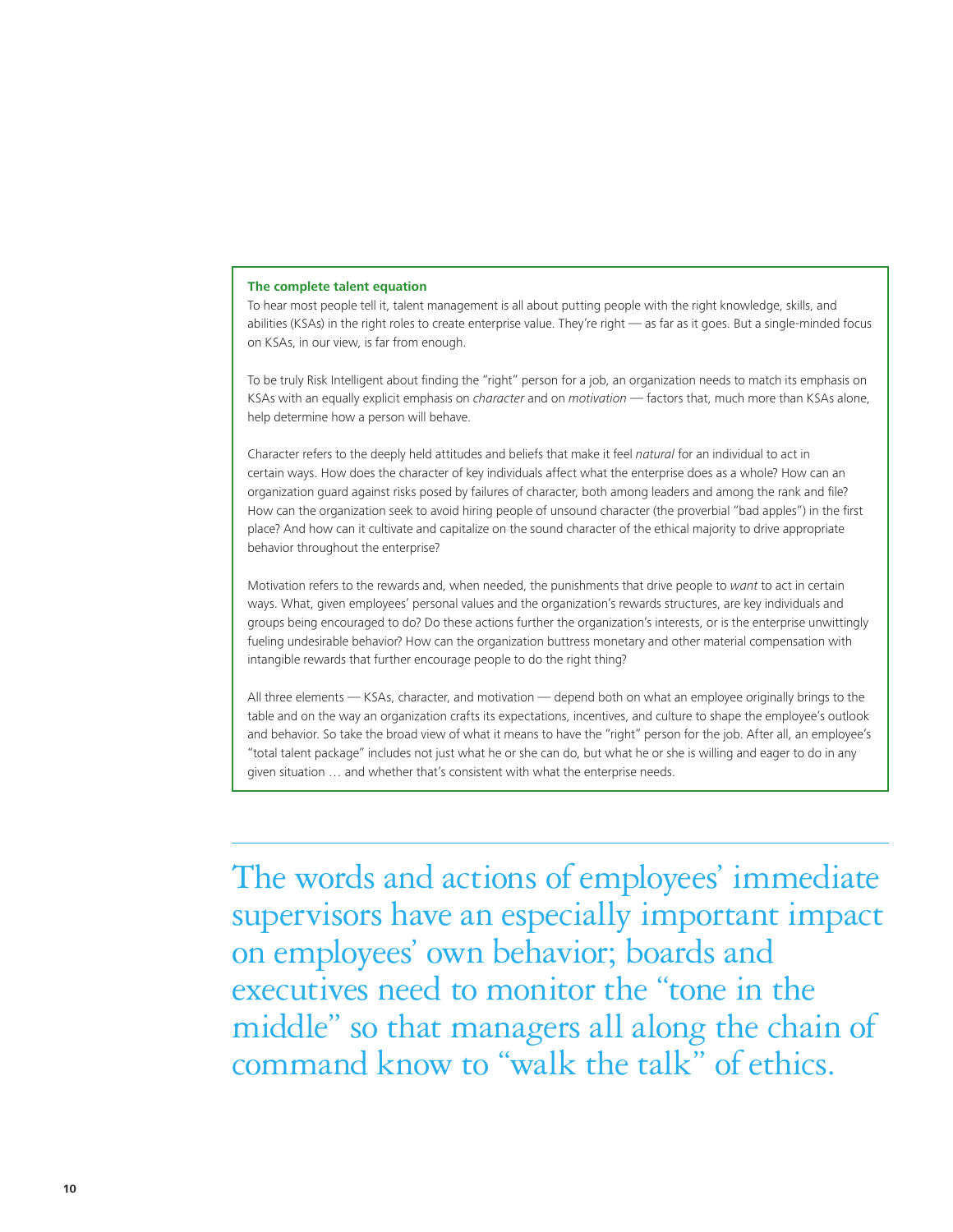# Part three: Managing talent to better manage risk

#### **Compliance**

#### Toeing the line

Compliance refers to the adherence to specific rules, typically imposed by government regulatory authorities or professional associations, meant to regulate organizational and professional conduct in a particular sphere of activity. For a variety of reasons — most obviously, the business scandals of the early 2000s and the more recent global financial crisis — regulators and governments have stepped up their oversight of business to the point that compliance is now a greater concern than it has been at any time in recent memory.

Concerns related to compliance span an enormous range of areas that touch virtually every function and business unit. Of particular interest to talent leaders, of course, are the many laws and regulations that govern an organization's dealings with its people: hiring and termination, compensation and benefits, health and wellness, labor relations, equal opportunity and fairness, and so on. Of equal importance to other top executives are the myriad compliance issues relating to their own areas of specialty, including areas, such as financial reporting and tax, information privacy and security, industry-specific laws and regulations, and dealings with outside parties (such as non-governmental organizations and regulators themselves).

Who's responsible for getting compliance done? We think this question has two complementary answers.

The person responsible for overseeing compliance in any given area should be someone in a leadership role (or a leadership designee) who maintains a thorough, up-todate understanding of the ins and outs of all relevant compliance requirements. This "compliance process owner" is responsible for keeping up to date with the compliance requirements in his or her bailiwick, for translating them into practical steps that the organization needs to take in order to comply, and for communicating those steps to the appropriate process owners throughout the organization. For matters relating to people and talent, the CHRO and/or the general counsel might be the compliance process owner(s). Similarly, the CFO might be the compliance process owner for financial reporting, the COO and/or a specialized compliance function for industryspecific compliance areas, and so on.

The compliance process owner, however, should not and cannot be responsible for executing compliance. That responsibility rests with the people in the functions and business units — the risk owners, in the terminology of the Risk Intelligent Enterprise — who actually carry out the business processes that the compliance regulations seek to control.

The distinction between oversight and execution is important because it can guide the assignment of roles and responsibilities to each stakeholder in the compliance process. For example, it's the CHRO's job, or perhaps the general counsel's, to know that certain questions ("Do you have children?") may not be asked in a job interview. It's the functions' and business units' job, with the CHRO's or general counsel's support, to disseminate that information to anyone who may conduct an interview and to provide training on interview practices as necessary. And it's the individual interviewer's responsibility to confine his or her questions to appropriate areas of inquiry.

Compliance can only be as effective as the weakest link in the chain of accountability. It is important to give the right responsibilities to the right people, and to be crystal clear about who is responsible for what.

#### **Health and safety**

#### Risk on the job

Keeping employees safe on the job is important for many more reasons than that "it's the law." Worker's compensation claims represent a significant cost for many companies, even in industries where the work may not appear especially physically demanding. Lawsuits alleging employer negligence can take another chunk out of earnings. Health-related absenteeism can eat away at employee productivity and morale. Companies are increasingly concerned with the safety and risks of managing and moving leaders, employees, and contractors to countries in every corner of the world. And real or perceived lapses in employee health and safety practices can not only tarnish an organization's reputation among employees, but also jeopardize its standing with customers, investors, and analysts.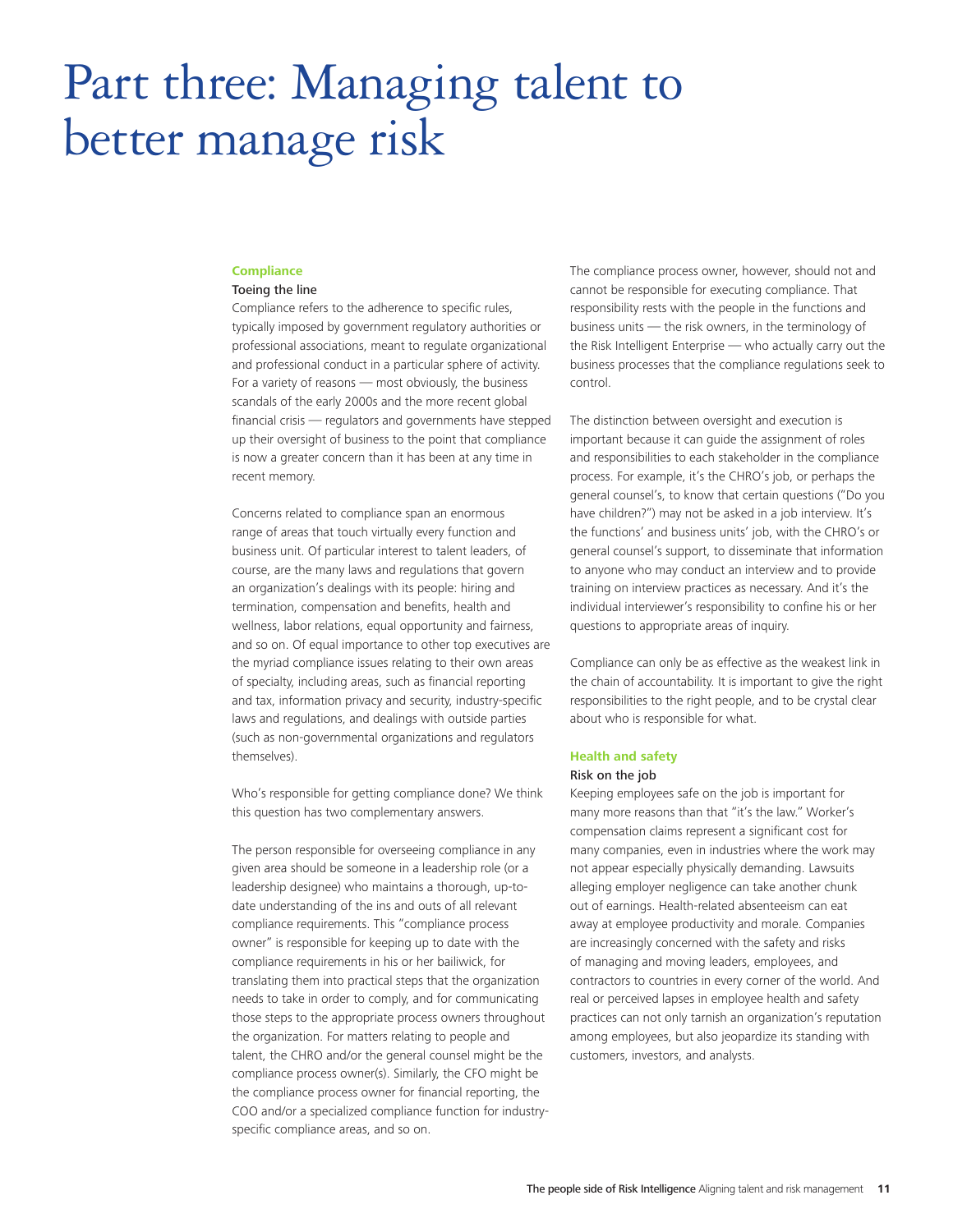Many companies' existing efforts around employee health and safety focus largely on protecting the company from losses: regulatory fines and censures, workers' compensation payouts, and expenses related to litigation. Less widely addressed, in our experience, are the risks that health and safety issues can pose to value creation, even though these risks can represent a substantial opportunity cost to a company's bottom line. For example, a construction company might add many thousands of dollars to project costs if it hires a contractor with a poor safety record — and thus a higher risk of workers' compensation claims — over an equally qualified contractor with a strong safety record. (In fact, many construction companies compare contractors' safety records during the bid process for just that reason.)

Consider, too, the difficulties that being viewed as an unsafe place to work can create for an organization's talent managers. How many people, for instance, would willingly choose to work for a company that had a reputation of being unwilling or unable to protect them from on-the-job hazards?

Besides taking all precautions required by law, how can leadership manage the workforce to mitigate health and safety risks at a reasonable cost? One strategy can be to use safety analytics, a specialized branch of workforce analytics, to identify employee characteristics that correlate with higher accident rates or other undesirable incidents. Knowing which populations are at greater risk, employers can then prioritize their intervention efforts to focus on efforts that can drive the greatest return. Safety analytics can also help identify employees who can effectively "watch each other's back" in group situations: If longer daily commutes raise the risk of accidents, for instance, an employer may specify that working teams must include at least one person with a short commute so that he or she, less worn out by the trip to work, can help employees with longer commutes stay out of trouble.

The Risk Intelligent Enterprise understands that employee health and safety is a business risk, not just a compliance risk. Treat it that way, and your people will thank you and so should the marketplace.

### **Business and talent continuity** Thinking about the unthinkable

No business leader we've ever met disputes the need for disaster recovery and business continuity planning. However, we know of more than one organization that inadvertently weakened its business continuity planning program by putting the wrong mix of talent against the effort.

The first mistake some leaders make is to tap someone in middle management — say, a division head or an aide to the COO — to lead the program. That's usually a grave misstep, because our experience shows that disaster planning efforts rarely go anywhere unless they're led at the very top. The most effective disaster planning programs we've seen have all been endorsed, monitored, and publicly promoted by the CEO, even if they leave most of the actual work to subordinates.

That said, it's worth pointing out that the CEO can't do it alone. Respected leaders from every part of the organization should put their weight behind the effort, making it clear that they expect their constituents to take disaster planning seriously and resource it appropriately.

A second common mistake is to assume that disaster planning is best carried out by a team of disaster management experts — after all, aren't they the ones who really understand the risk? — or by a team of functional and business-unit representatives — after all, aren't they the ones who really understand the business? Both viewpoints are correct, but neither is complete. In our experience, the most effective disaster plans consistently come from teams that include both risk management experts and people from the business. The former contribute their specialized knowledge about specific risk events and responses; the latter apply their in-depth understanding of the business and its operations to develop mitigation strategies and response plans that are appropriate to each organization's unique needs.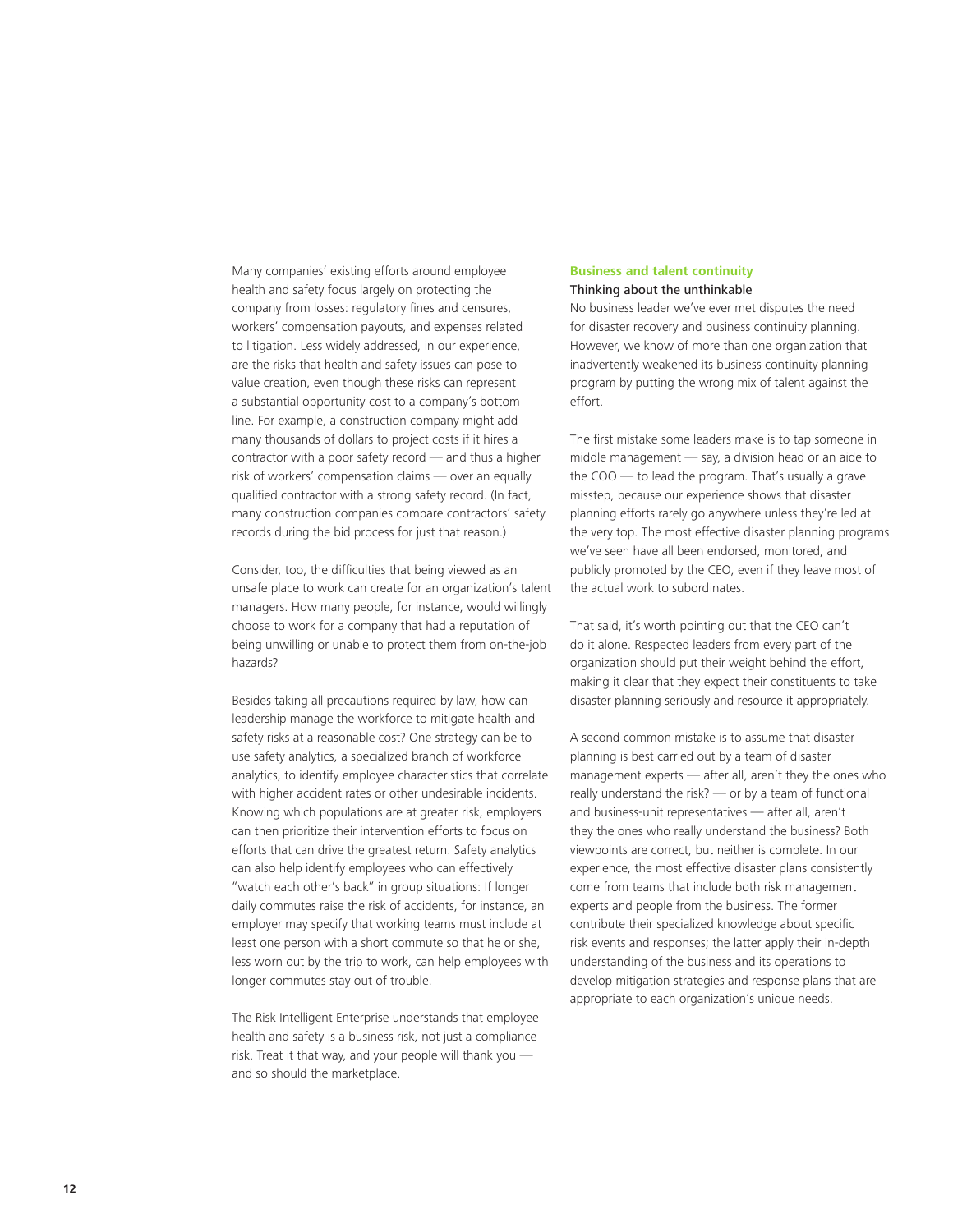Third, in addition to having the right people in charge of business continuity and contingency planning, companies should have plans in place to run their core activities and serve their customers with reduced staff and under difficult conditions. For instance, can you quickly set up virtual teams outside of your normal offices and facilities, if necessary, so employees can work on your most important services and operations with a distributed workforce?

Finally, don't miss out on the opportunity to use a disaster planning project to bolster the enterprise's overall talent management efforts. Take the time to tell your employees about what you're doing and how it will benefit them. If you can effectively promote your disaster planning program to them as evidence that you care about their well-being and that of their families, you'll reap dividends in the form of greater employee engagement that can pay off for your business, whether or not the disaster ever happens.

### **A Risk Intelligent culture**

#### Understanding the unwritten rules of the game

The most direct definition of corporate culture might simply be: "the way things are done around here." The challenge, as Peter Scott-Morgan pointed out in the early 1990s, is that the unwritten rules in an organization often provide a different set of directions and counsel about which behaviors lead to success than do the formal, written rules:

- *• Written rule:* To become a top manager, you need broad experience.
- *Unwritten rule:* To get to the top, job-hop as fast as possible.
- *• Written rule:* Managers are responsible for their P&Ls. *Unwritten rule:* Protect your turf and watch your quarterlies.4

As the past few years have underscored, unintended consequences — often the results of unwritten rules — can have a devastating impact on companies, not to mention the economy at large. The challenge for boards and corporate leaders is to understand what their corporate culture's unwritten rules are actually saying. For example: What behaviors are being rewarded, and are incentives in line with the company's risk management priorities? Or on an even more basic level: Do managers and employees understand the organization's risk management objectives and the strategic reasons behind them? Do they know how to translate this understanding into the day-to-day performance of their jobs? And when they have questions, do they know where to go and whom to ask for guidance?

Creating a Risk Intelligent culture requires boards and executives to focus both on an organization's written rules by clearly defining risk management objectives and priorities, and to take a hard, honest look at the unwritten rules, the ways of working, that permeate their organization and shape people's behavior. In doing this, board members and executives are responsible not just for setting the right "tone at the top," but also for cultivating an enterprise-wide awareness of risk that fosters Risk Intelligent behavior at all levels of the enterprise. Job-specific training, communications campaigns, and other efforts to educate employees and manage change are essential. However, remember that talk alone is cheap. Experience shows that culture change invariably follows behavior change, especially in critical positions. To jumpstart the journey to a Risk Intelligent culture, it's far more effective to pull levers that affect how employees act such as rewards, roles and responsibilities, and training — than to rely on pronouncements and process alone to drive the desired change in behavior. Culture and behavior change, after all, are less a product of formal risk policies and controls than they are a result of the "real world of incentives and rewards" within which managers and employers operate.

<sup>4</sup> Peter Scott-Morgan, The Unwritten Rules of the Game: Master

Them, Shatter Them, and Break Through the Barriers to Organizational Change, McGraw-Hill, 1994.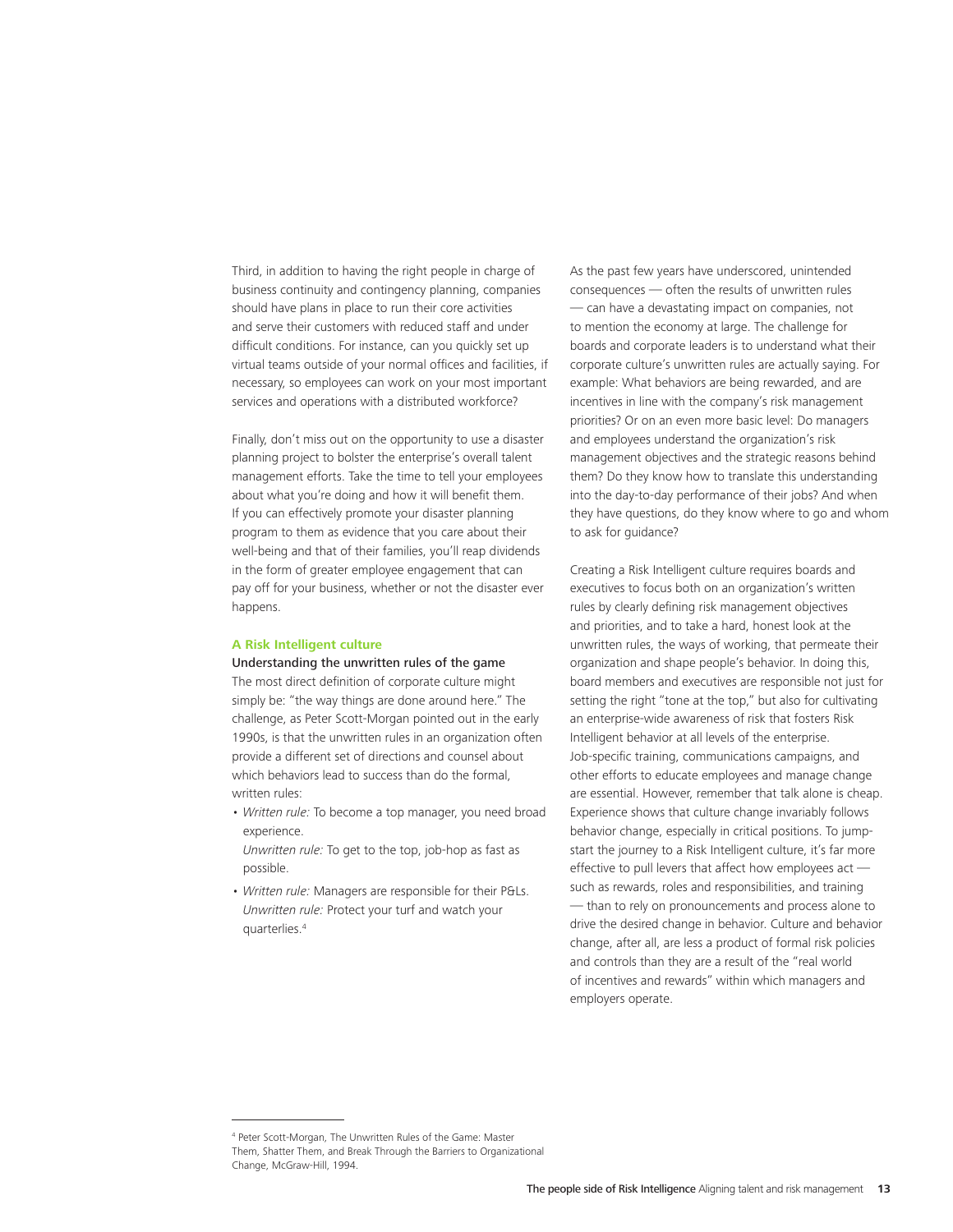As a critical driver of Risk Intelligence, culture should be monitored and managed just as conscientiously as any other driver of enterprise value. Formal assessments through surveys and interviews can help boards and executives better understand their organization's existing cultural norms and ways to influence them. So can simply getting out of the corner office and walking the halls. The more a leader can become part of the organizational culture rather than holding himself or herself above it, the better he or she will be able to understand its strengths, identify potential weaknesses, and develop strategies to keep the organization on the right cultural track. Most important is to take pains to align the organization's unwritten rules with its formal, written ones through constant reinforcement of the "right" way to behave.

Culture, while not easy to master, is crucially important in taking Risk Intelligence beyond the mechanical articulation of rules and regulations. In the end, culture is what makes Risk Intelligent behavior "the way we really do things around here" — the hallmark of the truly Risk Intelligent Enterprise.

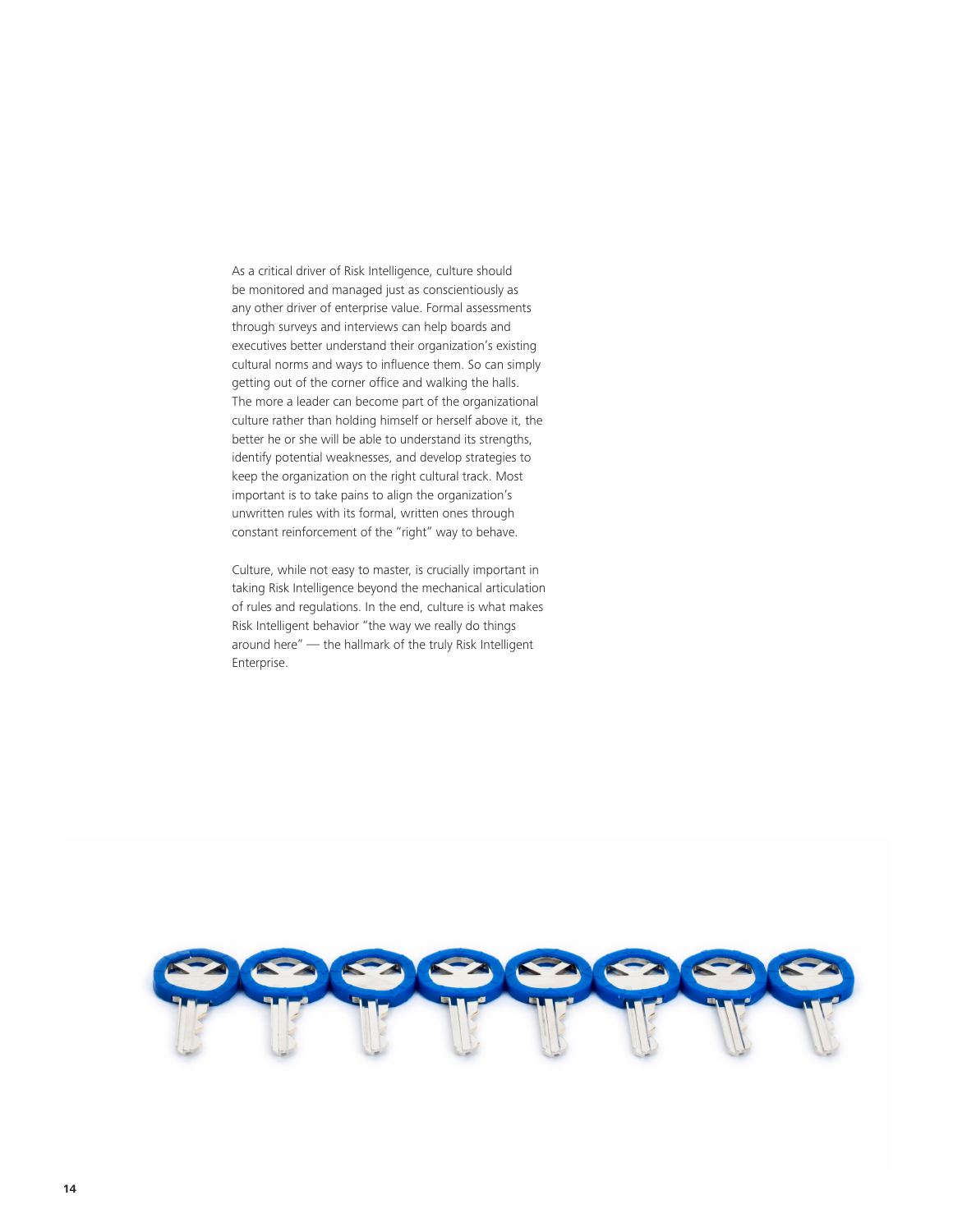# Epilogue: Integrating talent and risk

Surprisingly, few business leaders we know have focused on the implications for enterprise value of the interplay between talent and risk. But with the enormous pressures surrounding both talent and risk today, we believe the time has come to recognize that neither talent management nor risk management can achieve its full potential without thoughtfully considering the many interrelationships between the two.

So talk to your talent people about risk, and talk to your risk people about talent. The seven talent and risk challenges outlined here are a good place to start. Have them talk to each other on an ongoing basis about how talent and risk affect each other. Ask them how they can help each other achieve their respective goals as well as how they might work more closely together to support overall business strategy. The sooner your organization begins to treat talent and risk as the intertwined concerns they are, the sooner you will begin to realize value on both sides of the talent and risk equation.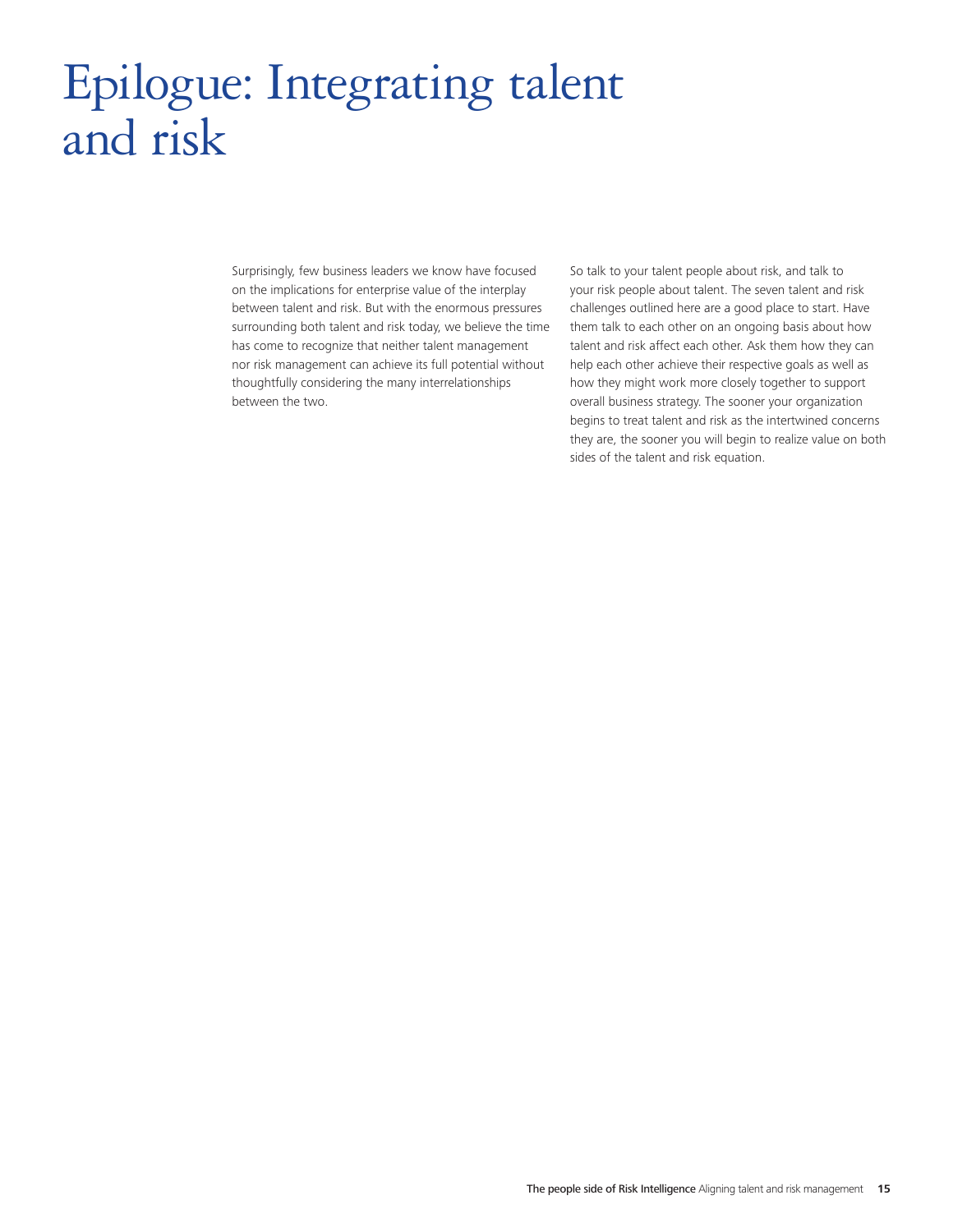# Appendix: Talent and risk a checklist for boards and executives

| <b>Managing the risks of talent management</b>   |                                                                                                                                                                                                                                                                                                                                                                                   |
|--------------------------------------------------|-----------------------------------------------------------------------------------------------------------------------------------------------------------------------------------------------------------------------------------------------------------------------------------------------------------------------------------------------------------------------------------|
| Succession planning and<br>critical talent needs | • How confident are we of being able to replace our CEO or another C-Suite executive<br>at a moment's notice - literally?<br>• What's our "bench strength" for critical skills?<br>• What are our critical talent needs? How are we planning to meet them, both now and<br>in the future?<br>• How well do we retain high performers?<br>• How do we proactively manage turnover? |
| Rewards, compensation,<br>and incentives         | • What mechanisms have we included in our executive compensation plans to help curb<br>excessive risk-taking and encourage effective risk management?<br>• For key risk owners throughout the organization, how well do their personal rewards<br>structures align with the organization's risk management goals?                                                                 |
| <b>Ethics</b>                                    | • How effectively does our formal code of conduct capture the values that we want our<br>organization to follow?<br>• What steps do we take to understand character when evaluating and hiring job<br>candidates?<br>• What processes do we have to allow employees to bring ethical concerns to<br>leadership and to protect those employees from retaliation?                   |
| <b>Managing talent to better manage risk</b>     |                                                                                                                                                                                                                                                                                                                                                                                   |
| Compliance                                       | . Who is/are the compliance process owner(s) for each major area of compliance?<br>• How does our organization assign and enforce accountability for executing compliance<br>tasks throughout the organization?<br>• What training programs exist to educate employees about their compliance<br>responsibilities, and are they effective?                                        |
| Health and safety                                | • What employee populations are at greatest risk for health and safety issues?<br>• What are we doing to mitigate those risks - to the employees themselves and to the<br>organization?                                                                                                                                                                                           |
| <b>Business and talent</b><br>continuity         | • Who leads our disaster planning and recovery program?<br>· To what extent do our disaster planning teams include both risk management<br>specialists and representatives from the business?                                                                                                                                                                                     |
| Culture                                          | · To what extent does our organization's culture support or sabotage Risk Intelligent<br>behavior?<br>. What processes do we have in place to monitor our employees' attitudes and values<br>about key issues, such as ethics, compliance, and risk?                                                                                                                              |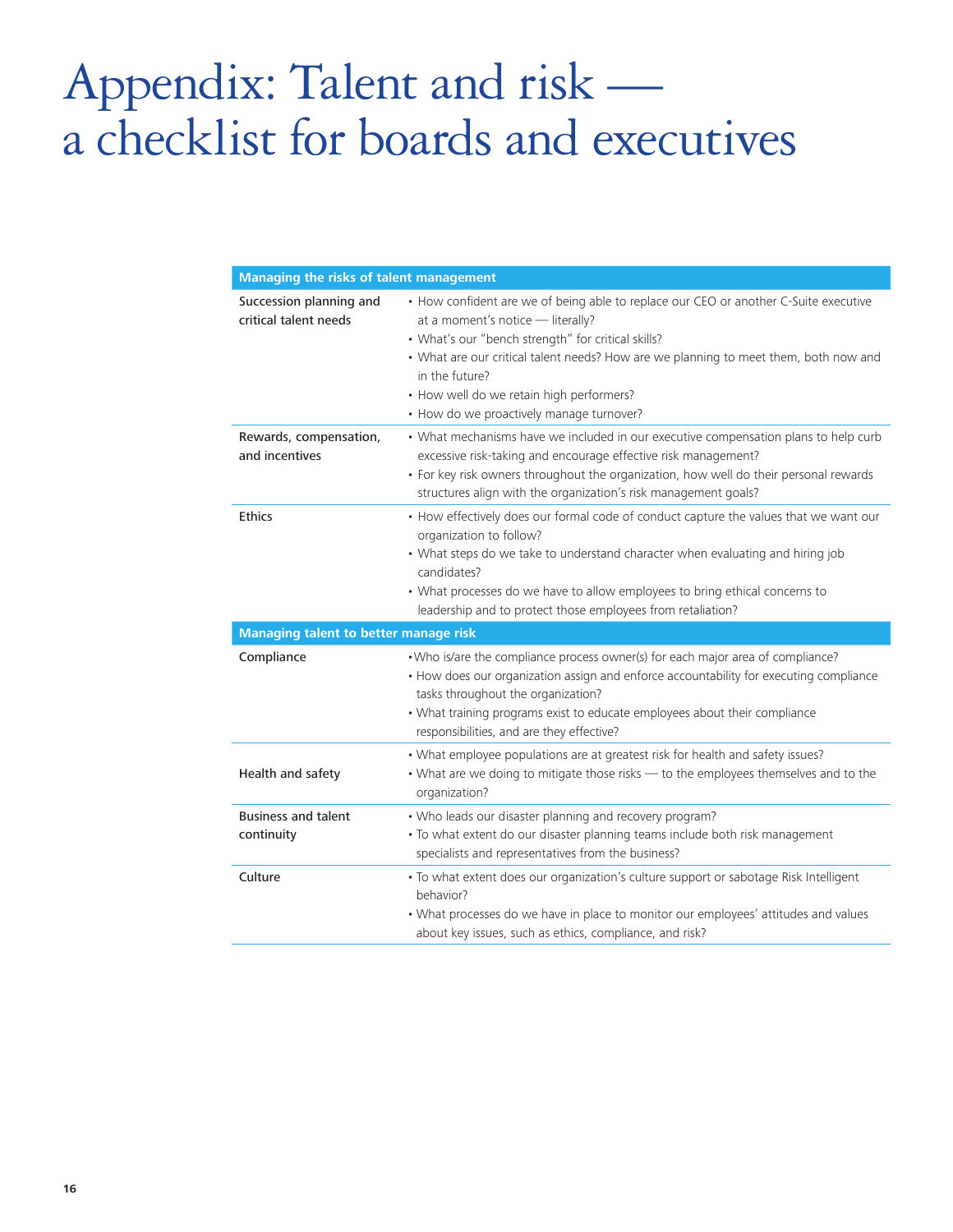#### **Nine fundamental principles of a Risk Intelligence program**

- 1. In a Risk Intelligent Enterprise, a common definition of risk, which addresses both value preservation and value creation, is used consistently throughout the organization.
- 2. In a Risk Intelligent Enterprise, a common risk framework supported by appropriate standards is used throughout the organization to manage risks.
- 3. In a Risk Intelligent Enterprise, key roles, responsibilities, and authority relating to risk management are clearly defined and delineated within the organization.
- 4. In a Risk Intelligent Enterprise, a common risk management infrastructure is used to support the business units and functions in the performance of their risk responsibilities.
- 5. In a Risk Intelligent Enterprise, governing bodies (e.g., boards, audit committees, etc.) have appropriate transparency and visibility into the organization's risk management practices to discharge their responsibilities.
- 6. In a Risk Intelligent Enterprise, executive management is charged with primary responsibility for designing, implementing, and maintaining an effective risk program.
- 7. In a Risk Intelligent Enterprise, business units (departments, agencies, etc.) are responsible for the performance of their business and the management of risks they take within the risk framework established by executive management.
- 8. In a Risk Intelligent Enterprise, certain functions (e.g., Finance, Legal, Tax, IT, HR, etc.) have a pervasive impact on the business and provide support to the business units as it relates to the organization's risk program.
- 9. In a Risk Intelligent Enterprise, certain functions (e.g., internal audit, risk management, compliance, etc.) provide objective assurance as well as monitor and report on the effectiveness of an organization's risk program to governing bodies and executive management.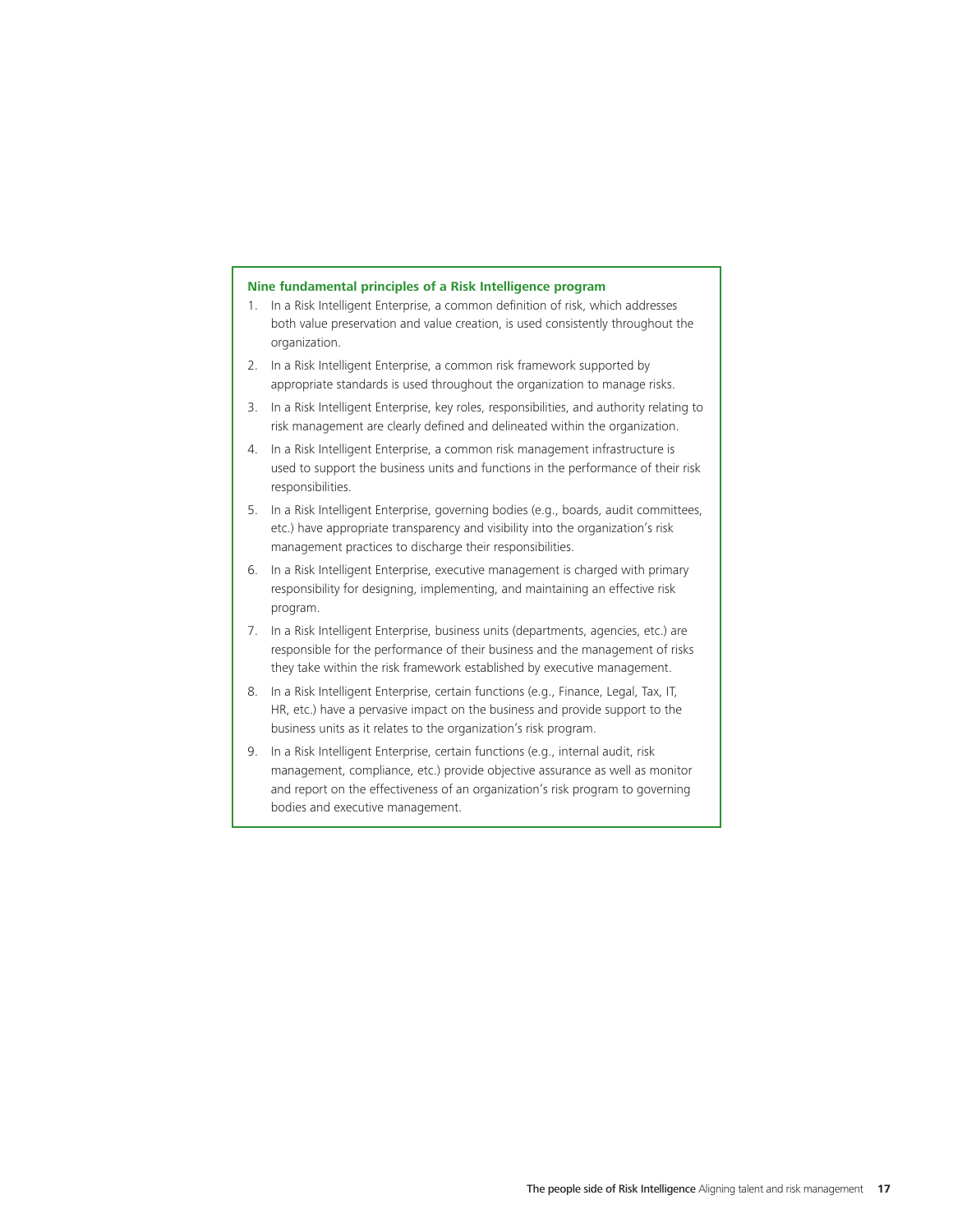# Contact us